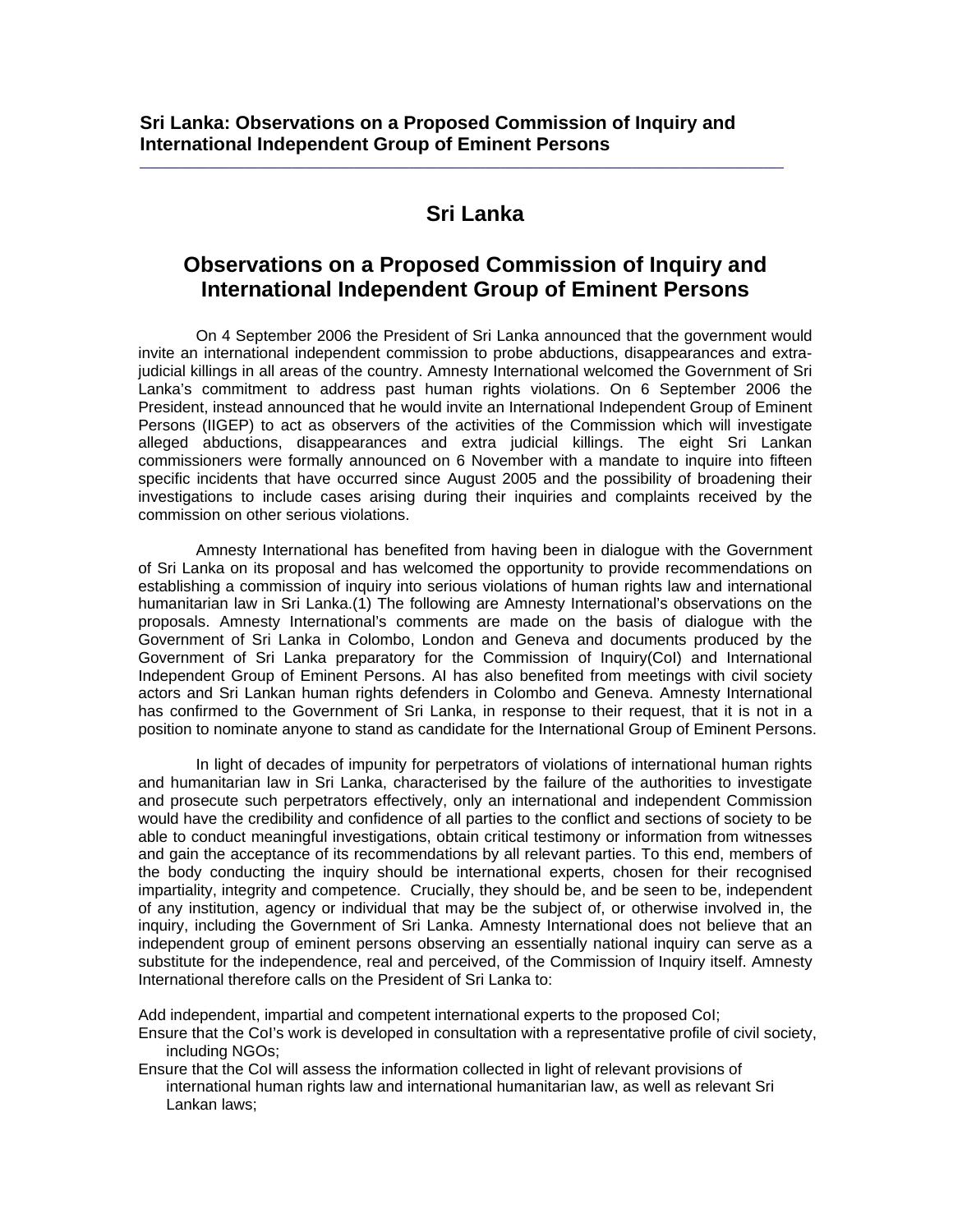- Ensure the safeguarding of the CoI's independence, access to all relevant persons and information, accessibility to the public, protection of witnesses, and full discretion as to its mode of operation and publication of interim and other reports;
- Ensure that the CoI's recommendations are carefully considered with a view to their full implementation.

 Unless the CoI is established and allowed to function under these standards, the organization believes that the CoI will not be able to function as an investigative body that would address violations of international law in a meaningful way, as required by international standards.

 Further, Amnesty International is concerned that the current terms of reference for the IIGEP would undermine its independence, effectiveness and ability to publish its reports at its own discretion, as detailed below.

 Amnesty International has requested to see the terms of reference for the CoI itself but this has not yet been provided by the Government of Sri Lanka. However the organisation understands that the CoI has been established under the Commissions of Inquiry Act No. 17 of 1948. Amnesty International has significant concerns about the ability of the Commission of Inquiry to attract the degree of public confidence and cooperation necessary for it to carry out meaningful investigations and for its recommendations to be accepted by all relevant parties. These concerns in large part arise from to the broad powers granted to the President under the Commissions of Inquiry Act No. 17 of 1948 and the absence of a process to involve all relevant sectors of Sri Lankan society, including members of Sri Lankan civil society, and all relevant parties, including the Liberation Tigers of Tamil Eelam (LTTE), in providing input to the establishment of the Commission, the appointment of its members, and the development of its terms of reference.

 The Commissions of Inquiry Act No. 17 of 1948 grants the President the power to set the terms of reference of the CoI and appoint all its members (sec.2); add new members at his/her discretion (sec. 3); revoke the warrant establishing the CoI at any time (sec. 4); and appoint the Commission's secretary (sec. 19) without needing to consult the Commission or its chairperson. The decision as to whether the inquiry – "or any part thereof" is to be public also rests solely with the President (sec. 2(2)(d)). In addition, there are no provisions in the Act requiring that the reports or recommendations of the CoI are made public. Amnesty International is concerned that these and other provisions, which grant the President a wide discretion, may undermine the independence and impartiality of the CoI,(2) as well as the Commission's ability to inspire public confidence and interact freely with the public(3). Accordingly these factors may undermine the willingness of the public to engage with the CoI and to come forward with evidence.

 Amnesty International is deeply concerned that there does not appear to have been an adequate consultation process to solicit and take into account the views of Sri Lankan civil society, during the preparations for the establishment of the CoI and IIGEP. In establishing a commission of inquiry, it is essential that, before being finalised, the draft terms of reference are circulated among civil society for their input, and that civil society's views are also taken account of in selecting the members of the commission. However, AI is concerned that in this instance civil society groups, including those involved in the promotion and protection of human rights, may not have participated in the selection and appointment process of the Commissioners, or the selection of incidents to be investigated by the Commission. If this is the case, the CoI may lack the perception of credibility and independence which are essential for its acceptance by all parties to the conflict and sections of society throughout the country. A commission appointed without such consultation and support runs the risk of being perceived to be partial.

 Amnesty International takes the view that the CoI and the IIGEP should be free to issue interim reports throughout the duration of their work. The interim and final reports of each of these bodies should be presented to the government, the LTTE and other relevant parties, and must be made public without undue delay and in their entirety, except where witness protection or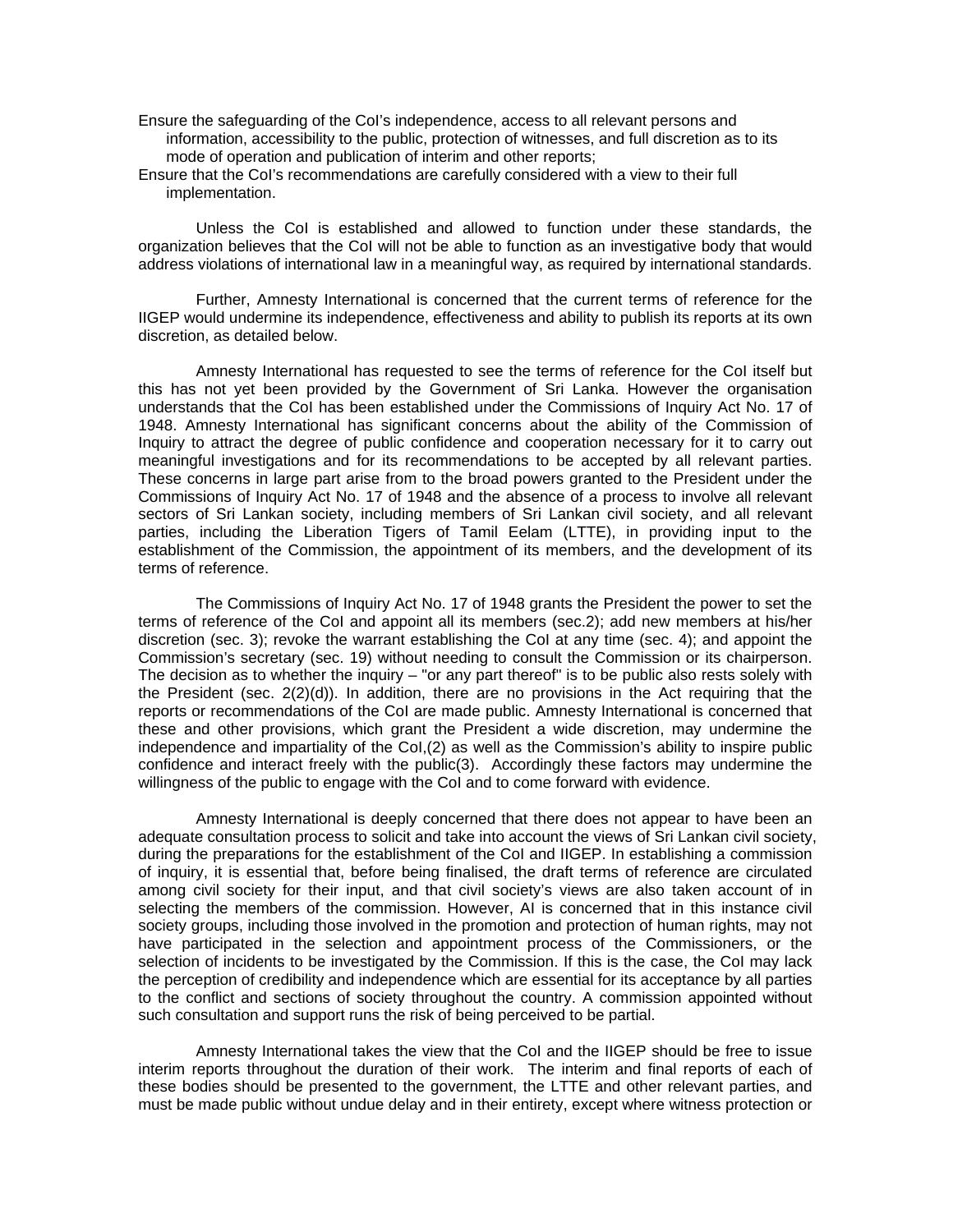the need to avoid prejudicing future legal proceedings requires certain elements to be withheld.(4) Beyond these reasons there should be no restrictions placed on either of these bodies to prevent them from speaking or reporting publicly.

 Amnesty International is concerned that the publication of the IIGEP's final report will, according to its present Terms of Reference, be subject to the exclusion by the President of "any material which in His Excellency's opinion may be prejudicial to, or absolutely necessary for the protection of, national security and public order".(5) While Amnesty International recognizes that in certain instances issues of this kind may arise, the organization is concerned that this proviso may be used by the Executive as a way of censoring the IIGEP's report or parts of it. Amnesty International believes that concerns of this nature regarding the IIGEP's final report should be treated in the same way as are public statements by the IIGEP "during and after the completion of investigations and inquiries of the Commission of Inquiry". In the present Terms of Reference(6) such statements are first to be provided to the "Chairman of the Commission of Inquiry" and the Attorney General, who may object to a statement's release, but the final decision as to publication rests with the IIGEP (with the objections being published alongside the statement).

 Amnesty International emphasises that protection for complainants, witnesses, those conducting the investigation and others involved in any way, will be a critical element for the success of the CoI and the IIGEP. Efforts must be made to ensure at all times the protection of all those involved with these bodies and this should form part of their terms of reference. The practical implementation of such measures of protection will need to be the subject of serious and detailed discussions between the government and these bodies prior to beginning investigations.

 Amnesty International understands that the access of the IIGEP to witnesses is subject to the agreement of the Commission. Amnesty International believes that this is an unnecessary constraint on the IIGEP's work and has the potential to limit its ability to perform its functions effectively. Amnesty International emphasises that, if it is to be effective in performing its task of monitoring the work of the Commission, it must have powers which enable it to observe all aspects of the work of the Commission without limitations.

 Amnesty International is also concerned that the IIGEP's Terms of Reference state that "[T]he Secretary to the Ministry of Justice will be the Head of the Secretariat of the IIGEP" and similarly that "representatives of His Excellency the President, Minister of Disaster Management and Human Rights, the Attorney General and Secretary to the Ministry of Foreign Affairs, will be attached to the Secretariat of the IIGEP."(7) Amnesty International is deeply concerned that these provisions, which give the government control of the administrative functions of the IIGEP, will undermine the independence of the IIGEP and accordingly of the Commission, and create the impression, if not the reality, that its movements and actions are closely monitored by, if not under the supervision of, government officials. While the government must ensure the provision of all necessary technical and administrative assistance, including staff, that independent investigatory bodies may require, any such assistance must be an option for them to take, not be imposed upon them, and it should be made explicitly clear that the administrative staff are responsible and accountable only to the independent body in respect of all functions they perform with regard to the work of the independent body.

 In the present circumstances, with the armed conflict escalating and the failure of the recent Peace Talks in Geneva, Amnesty International wishes to reiterate its strong preference for a commission of inquiry comprising international experts, as suggested by the President in his statement of 4 September 2006. In the alternative, the CoI should be composed of both Sri Lankan and international members. Amnesty International understands that the government takes the view that it would not be possible to do this because, Sri Lankan law prohibits international participation on a commission, and because the Commission exercises (quasi) judicial power. In this regard Amnesty International notes that it has not identified any provision in the Commission of Inquiry Act No. 17 of 1948 which would preclude the appointment of a commission composed of, or including, international members. Were such members to be appointed to the Commission,